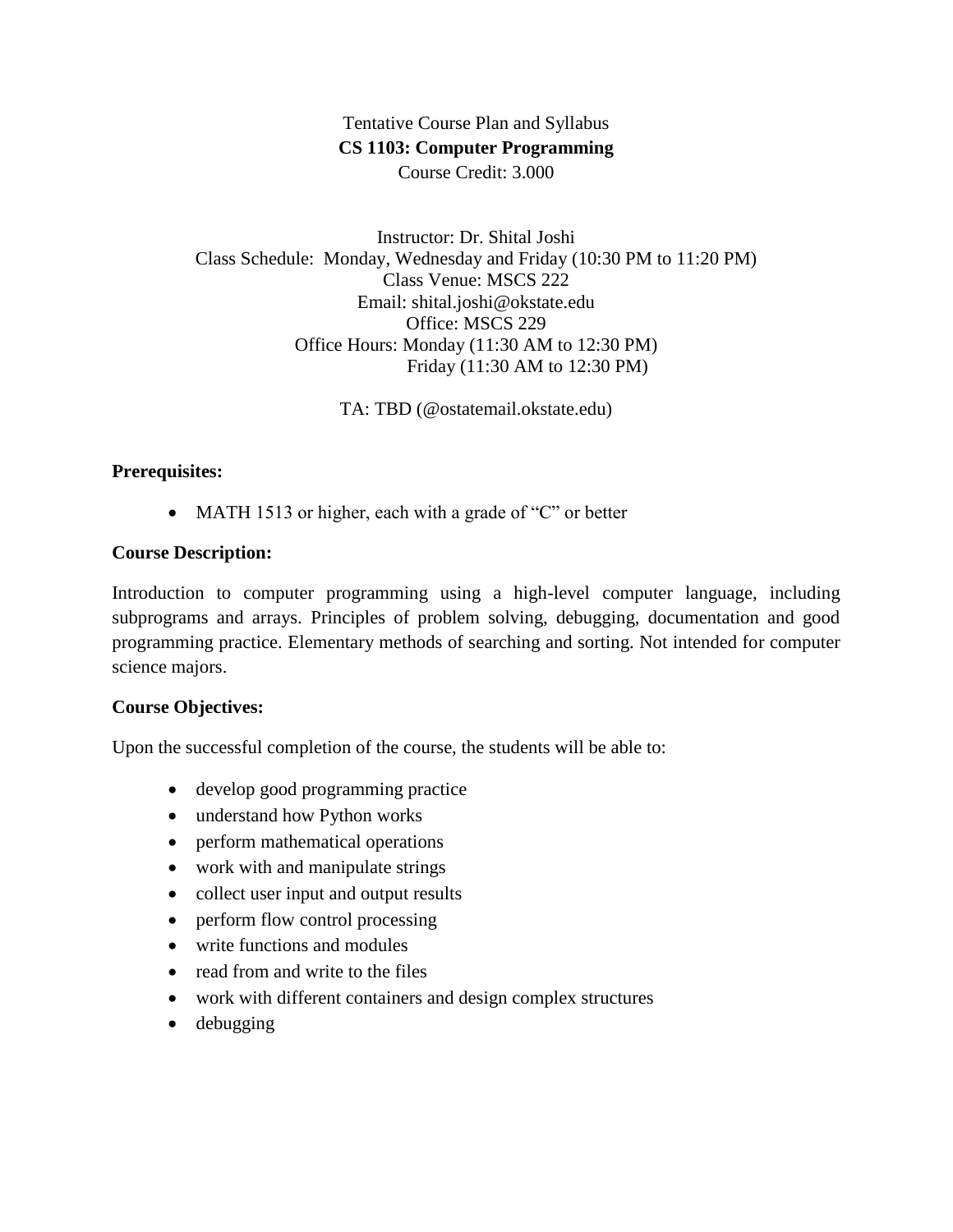# **Text Book:**

Cay S. Horstmann and Rance D. Necaise, "Python for Everyone", 2<sup>nd</sup> Edition, Wiley. ISBN 978-1-119-18665-6, May 2016.

## **Course Gradings:**

| A             |
|---------------|
| B.            |
| $\mathcal{C}$ |
| D.            |
| $\mathbf{F}$  |
|               |

**Note: The total grades shown in Canvas may not reflect the proportions above. So, do your own calculation for grades using the proportions.**

#### **Assignments:**

There will be a total of 6 programming assignments throughout the semester. All assignments are compulsory.

Late penalty is 10% per class day. Assignments turned after a week late (5 working days) from the due date will not be accepted.

#### Assignment Submissions rules and practices:

1) All home assignments will be submitted **ONLY** through Canvas.

2) When naming your home assignments, you **MUST** use the naming convention below: The file should be named as: Assignment\*\* LastName FirstName XX.py or Assignment\*\*\_LastName\_FirstName\_XX.pdf **(where \*\* means assignment number and XX means question number)** 

Example: **Assignment01\_Andrew\_Simon\_03.py or Assignment01\_Andrew\_Simon\_01.pdf**

## **All programming files must be saved as .py file. Algorithms and flowchart must be saved as pdf. Failure to submit in this order will automatically results in 5 points deduction.**

3) You are encouraged to review the assignments when assigned (even if you don't have time to work on them right then). This way you can plan out your week and get your questions answered early. Please note that **not all assignments will be of same complexity**.

4) Any extra effort (in terms of introducing new ideas or concepts, detailed implementation and so on) will be encouraged and rewarded with extra bonus points.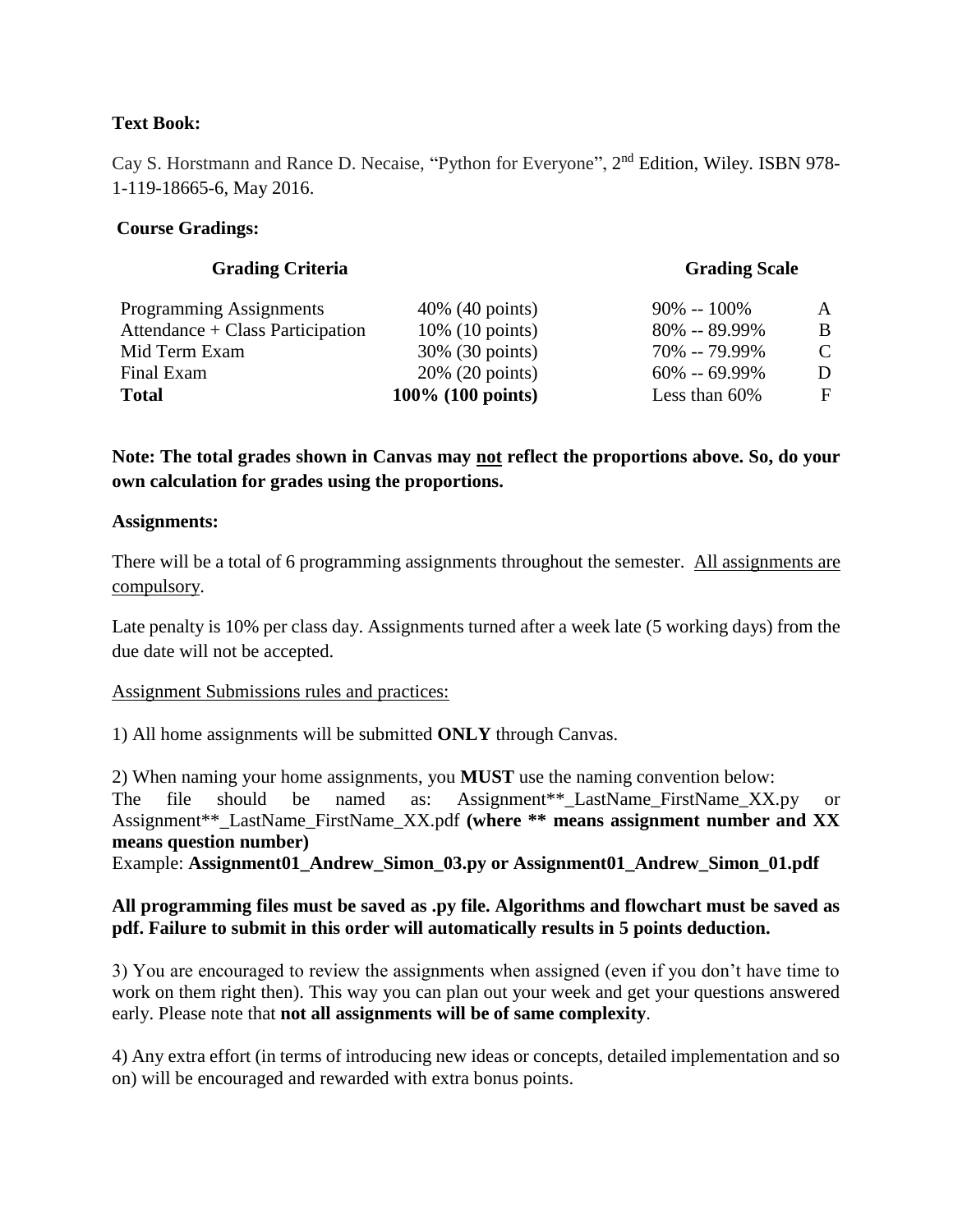# **Attendance:**

Attendance is very important for this class. Late arrival is not encouraged. Students are responsible for knowing all the **verbal (announcement)** and written information provided by the instructor during class, including those are posted on the course web page

## **Course and Class regulations:**

If you are having trouble understanding a concept, please contact me inside the class or in my office during office hours. Please feel free to make constructive suggestions at any time including making comments anonymously.

I encourage, and reward, individual efforts to build a community of active learners. Efforts to participate in class will be awarded **points** in the class.

- Deadlines are final and must be met. It is your responsibility to allocate time accordingly. Absolutely NO excuses will be accepted like computer crashes. Ensure that you have enough backups to allow for the worst-case scenarios, such as loss of your homework or project.
- Exams: No make-up exams will be given unless an acceptable University-approved excuse is provided promptly.
- Collaboration for assignments are allowed only in terms of concepts, ideas or techniques are allowed. However, each student needs to have their own implementation, write-ups and approach. Any violation of academic integrity would result in a zero grade for the assignment and a report to the university administration. Major violation will result in a grade F.
- Please adhere to professional behavior in class. Refrain from side conversations, surfing the internet on personal devices, answering phones/ texting, etc.
- Students with disabilities who may require reasonable accommodations should contact Office of Disabled Student Service, 326 Student Union. Please advice the instructor of such disability and the desired accommodation at some point before, during or immediately after the first scheduled class period.

#### **Advice for performing well in this class**

- Attend the class regularly and turn in the assignments well in time.
- Keep up with the weekly assignments, since many of the concepts build upon each other.
- Review the assignments when assigned (even if you don't have time to work on them right then). This way you can plan out your week and get your questions answered early. Do not wait until the last minute to work on an assignment at home.

# **OSU Academic Integrity Policy:**

OSU is committed to maintaining the highest standards of integrity and ethical conduct. This level of ethical behavior and integrity will be maintained in this course. Participating in a behavior that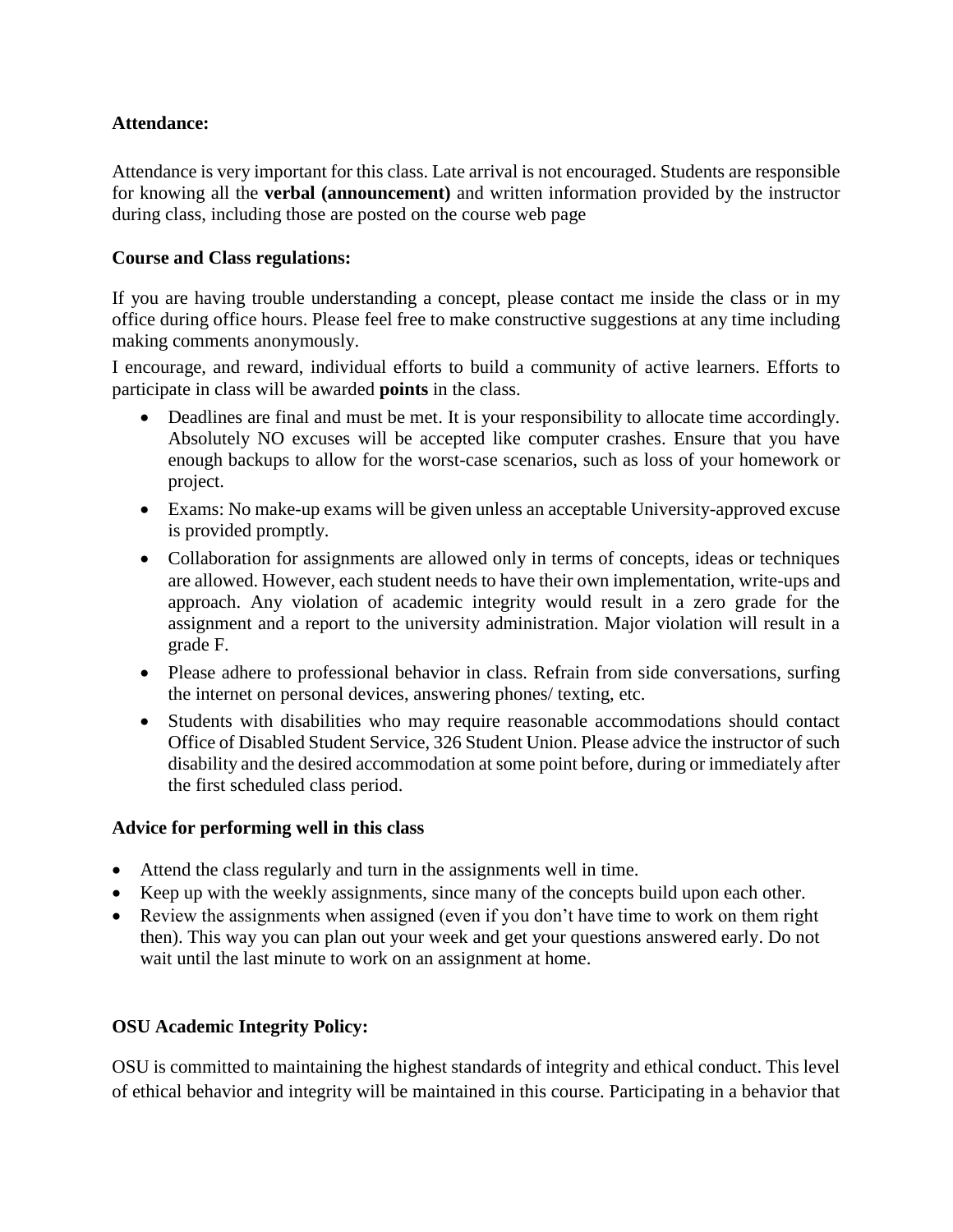violates academic integrity (e.g., unauthorized collaboration, plagiarism, multiple submissions, cheating on examinations, fabricating information, helping another person cheat, unauthorized advance access to examinations, altering or destroying the work of others, and altering academic records) will result in an official academic sanction. Violations may subject you to disciplinary action including the following: receiving a failing grade on an assignment, examination or course, receiving a notation of a violation of academic integrity on your transcript, and being suspended from the University. You have the right to appeal the charge. Go to <http://academicintegrity.okstate.edu/> for a video on OSU's academic integrity policy and additional information.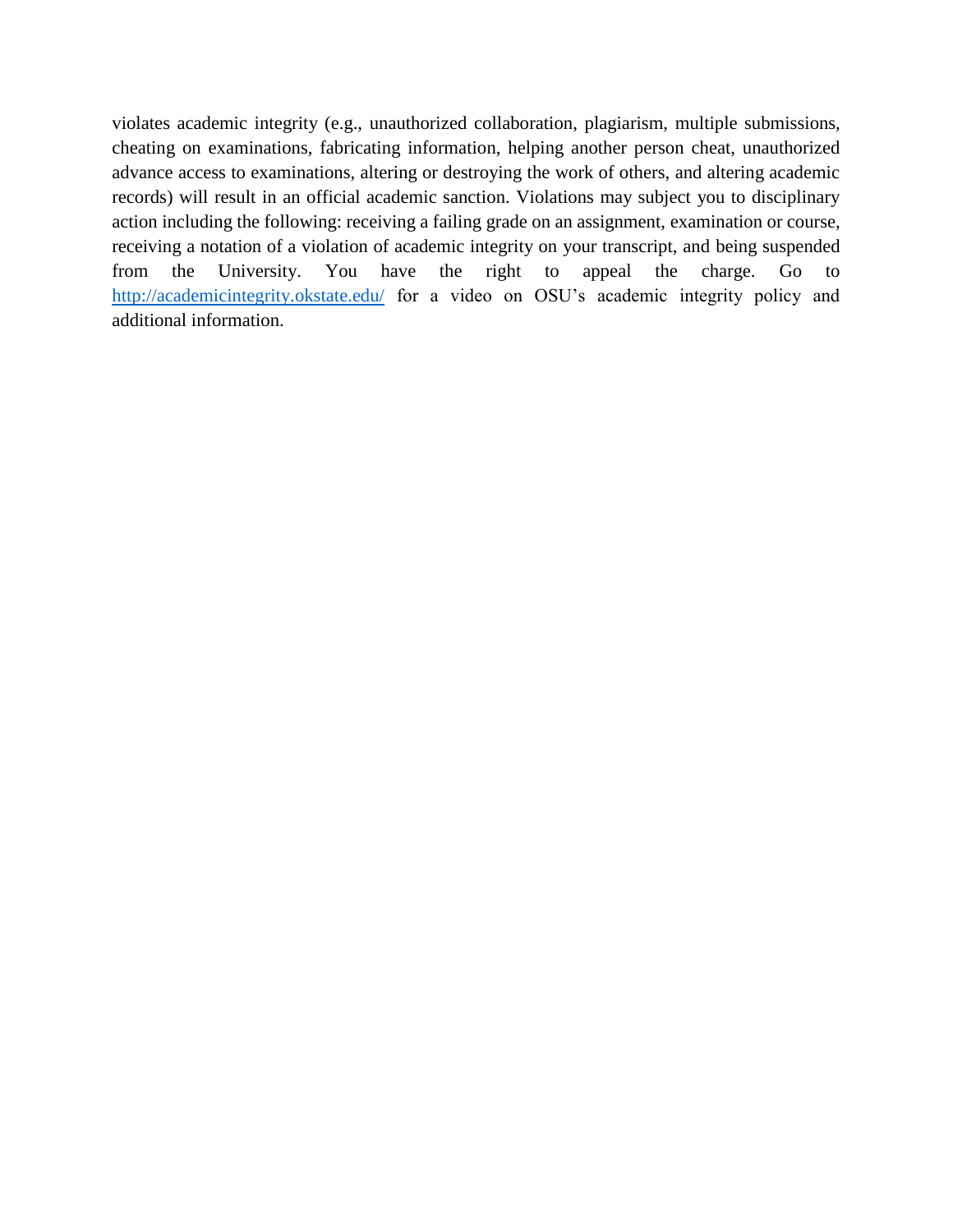# **Tentative Course Schedule:**

| <b>Class</b>   | <b>Date</b> | <b>Topics</b>                        | <b>Chapter (Assignments)</b> |
|----------------|-------------|--------------------------------------|------------------------------|
| Week           | 08/19       | Introduction                         |                              |
| 1              | 08/21       | Introduction                         | 1                            |
|                | 08/23       | Introduction                         | 1                            |
| Week           | 08/26       | Programming with Numbers and Strings | $\overline{2}$               |
| $\overline{2}$ | 08/28       | Programming with Numbers and Strings | $\overline{2}$               |
|                | 08/30       | Programming with Numbers and Strings | $\overline{2}$               |
| Week           | 09/02       | <b>University Holiday</b>            |                              |
| 3              | 09/04       | Decisions                            | 3                            |
|                | 09/06       | Decisions                            | 3 (Assignment 1)             |
| Week           | 09/09       | Decisions                            | 3                            |
| 4              | 09/11       | Decisions                            | 3                            |
|                | 09/13       | 1 <sup>st</sup> Mid Term Review      | (Assignment 1 Due)           |
| Week           | 09/16       | 1 <sup>st</sup> Mid Term             |                              |
| 5              | 09/18       | Loops                                | $\overline{4}$               |
|                | 09/20       | Loops                                | 4(Assignment 2)              |
| Week           | 09/23       | Loops                                | 4                            |
| 6              | 09/25       | Loops                                | $\overline{4}$               |
|                | 09/27       | Functions                            | 5 (Assignment 2 Due)         |
| Week<br>7      | 09/30       | Functions                            | 5                            |
|                | 10/02       | Functions                            | 5 (Assignment 3)             |
|                | 10/04       | Functions                            | 5                            |
| Week           | 10/07       | Functions                            | 5                            |
| 8              | 10/09       | Lists                                | 6 (Assignment 3 Due)         |
|                | 10/11       | Lists                                | 6                            |
| Week<br>9      | 10/14       | Lists                                | 6 (Assignment 4)             |
|                | 10/16       | Lists                                | 6                            |
|                | 10/18       | Lists                                | 6                            |
| Week           | 10/21       | 2 <sup>nd</sup> Mid Term Review      | (Assignment 4 Due)           |
| 10             | 10/23       | 2 <sup>nd</sup> Mid Term             |                              |
| 25             | 10/25       | <b>University Holiday</b>            |                              |
| Week           | 10/28       | <b>Sets and Dictionaries</b>         | 8                            |
| 11             | 10/30       | <b>Sets and Dictionaries</b>         | 8                            |
|                | 11/01       | <b>Sets and Dictionaries</b>         | 8                            |
| Week           | 11/04       | <b>Sets and Dictionaries</b>         | 8                            |
| 12             | 11/06       | Files and exceptions                 | 7 (Assignment 5)             |
|                | 11/08       | Files and exceptions                 | 7                            |
|                | 11/11       | Files and exceptions                 | $\overline{7}$               |